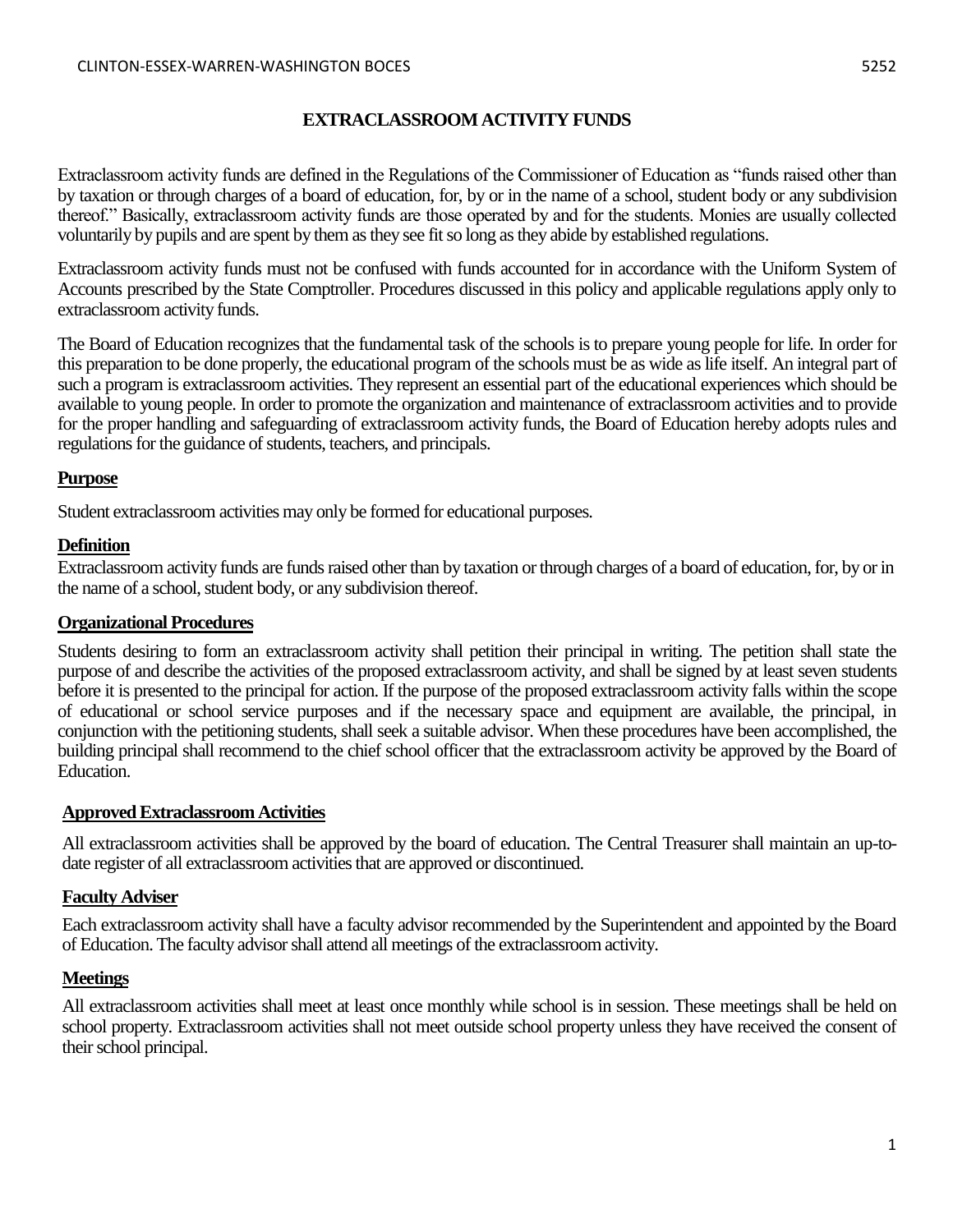### **Officers**

Each extraclassroom activity shall have a president, secretary, and treasurer. These officers shall be elected annually from among the membership by secret ballot.

### **Financial Procedures**

All extraclassroom activity funds shall be handled in accordance with the regulation for the safeguarding, accounting, and auditing of these funds.

### **Inactive Clubs and Leftover Funds**

An inactive extraclassroom activity shall be defined as one having no financial activity for one full school year. If an inactive club is identified, the central treasurer is directed to expend leftover funds as voted by the organization controlling these funds or if no such designation exists, then liquidate the leftover funds of these club(s) in accordance with the following: Leftover funds of inactive or discontinued extraclassroom activities and of graduating classes shall automatically revert to the account of the general student organization or student council. Inactive clubs must follow the organizational procedures set forth in this policy to re-activate previously existing activities.

### **Sales, Campaigns and Fundraising Activities**

The chief faculty advisor shall obtain approval the superintendent or designee, campaigns and fundraising activities of all extraclassroom activity clubs, including the nature of the event, dates of operation, duration of sale or campaign, and means of solicitation (e.g., door-to-door, direct mailing, etc.).

### **Risk Management**

The chief faculty advisor shall obtain approval from the Superintendent or designee to assure that the district's exposure to any risk resulting from club activities or fundraisers is minimized. In all cases where a vendor will be using district facilities to conduct its event, the district requires a certificate of insurance with the district named as an additional insured. Periodically, the district may request that its primary liability insurance carrier conduct a review of the activities of its extraclassroom activities and may prohibit certain events based on the review results.

### **Equipment Acquisitions**

All equipment purchases shall be evidenced by official action of a majority of the club or activity members. Title to all equipment acquired with extraclassroom activity funds shall reside with the district and be carried as an insurable asset on its list of insurable values. All equipment shall be operated on district property, unless express permission from the superintendent is secured to use the equipment or have it reside off-premises. Such equipment shall be tagged as district property but is available for exclusive use by the extraclassroom activity club acquiring the item.

### **Tax Exempt Status**

The extraclassroom activities of the district are not included in the exemption granted to the school district from New York State sales tax. Without exception, clubs and activities are prohibited from using the school's tax exemption. The taxable status of all fundraising events specified in the administrative regulations to this policy shall be enforced as listed by the central

treasurer. Any event not specifically listed shall be deemed taxable unless a written determination that it is non-taxable has been issued from the business official to the central treasurer. The central treasurer shall be responsible for filing the periodic sales tax returns for the extraclassroom activity funds.

### **Contracts. Commitments and Guarantees**

All commitments and contracts shall be the sole responsibility of the extraclassroom activity club giving rise to the transaction, regardless of change in advisors, membership or officers.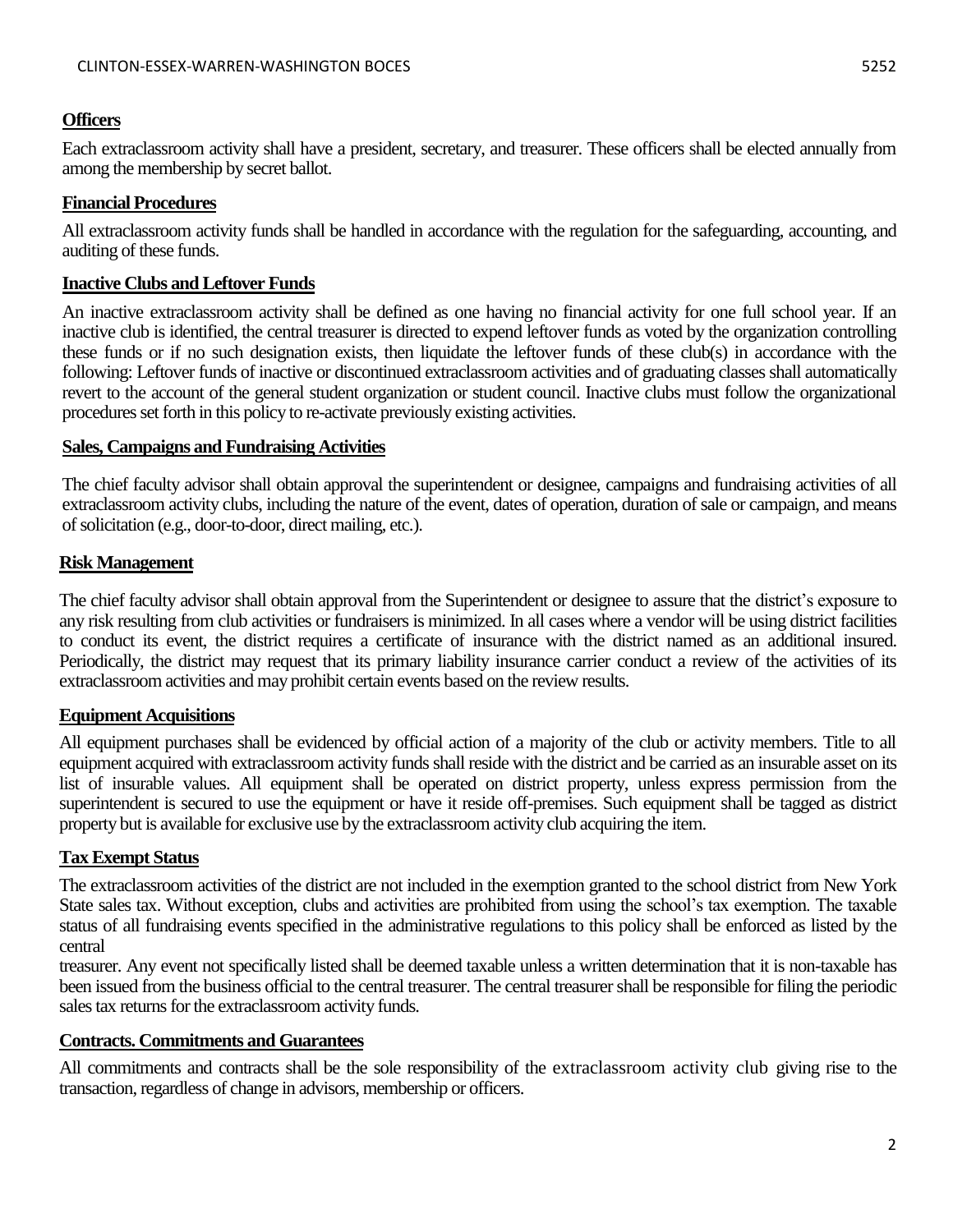#### ADMINISTRATIVE REGULATIONS

### **General**

There are certain principles and procedures that should be followed in establishing an adequate accounting system for extraclassroom activity funds. The following basic devices are essential to the proper management of such funds:

#### **Basic Principles**

- **A.** Two separate and independent sets of records of receipts and expenditures shall be maintained.
- **B.** The authority to expend monies shall be distinct and separate from the custody of these monies.
- **C.** At least two individuals shall take part in each act of disbursing money.
- **D.** The custodian of funds and the accounting officer or auditor shall both report to the board of education or its designated representative regularly and independently at intervals.
- **E.** All accounts shall be audited at least annually.
- **F.** The accounting system shall be such that it will yield the largest possible educational return to students without sacrificing the safety of funds or exposing students to undue responsibility or unnecessary routine.

#### **Appointment of Officers**

The Board of Education shall appoint, on the recommendation of the Superintendent, members of the regular faculty/staff to fill the following positions:

- **1)** Central Treasurer
- **2)** Faculty Auditor
- **3)** Faculty Advisor
- **4)** Activity Treasurers elected by club members
- **5)** Independent Auditor

The building principals shall be the chief faculty advisors and shall recommend faculty advisors for each extraclassroom activity.

Each extraclassroom activity shall elect an activity president, secretary, and treasurer (students).

### **Function and Duties of Officers**

**1)** CENTRAL TREASURER (appointed by the board of education)

It shall be the duty of the central treasurer to have custody of all funds. All disbursements of funds shall be by means of pre-numbered check forms signed by the central treasurer upon receipt of a disbursement order signed by the activity treasurer and faculty advisor. The central treasurer shall have no part in the approval of payments but shall disburse funds only on the presentation of a properly signed pay order in duplicate providing, of course, that there are sufficient funds available in the account. The completed check will be sent to the vendor after posting.

The central treasurer shall sign a receipt for all funds placed in his/her custody and he/she shall deposit these funds promptly in a bank designated by the Board of Education.

Once each month, the central treasurer shall receive and verify his/her bank statements and prepare reports for presentation to the faculty auditor and the Board of Education. These Central Treasurer Reports and Reconciliation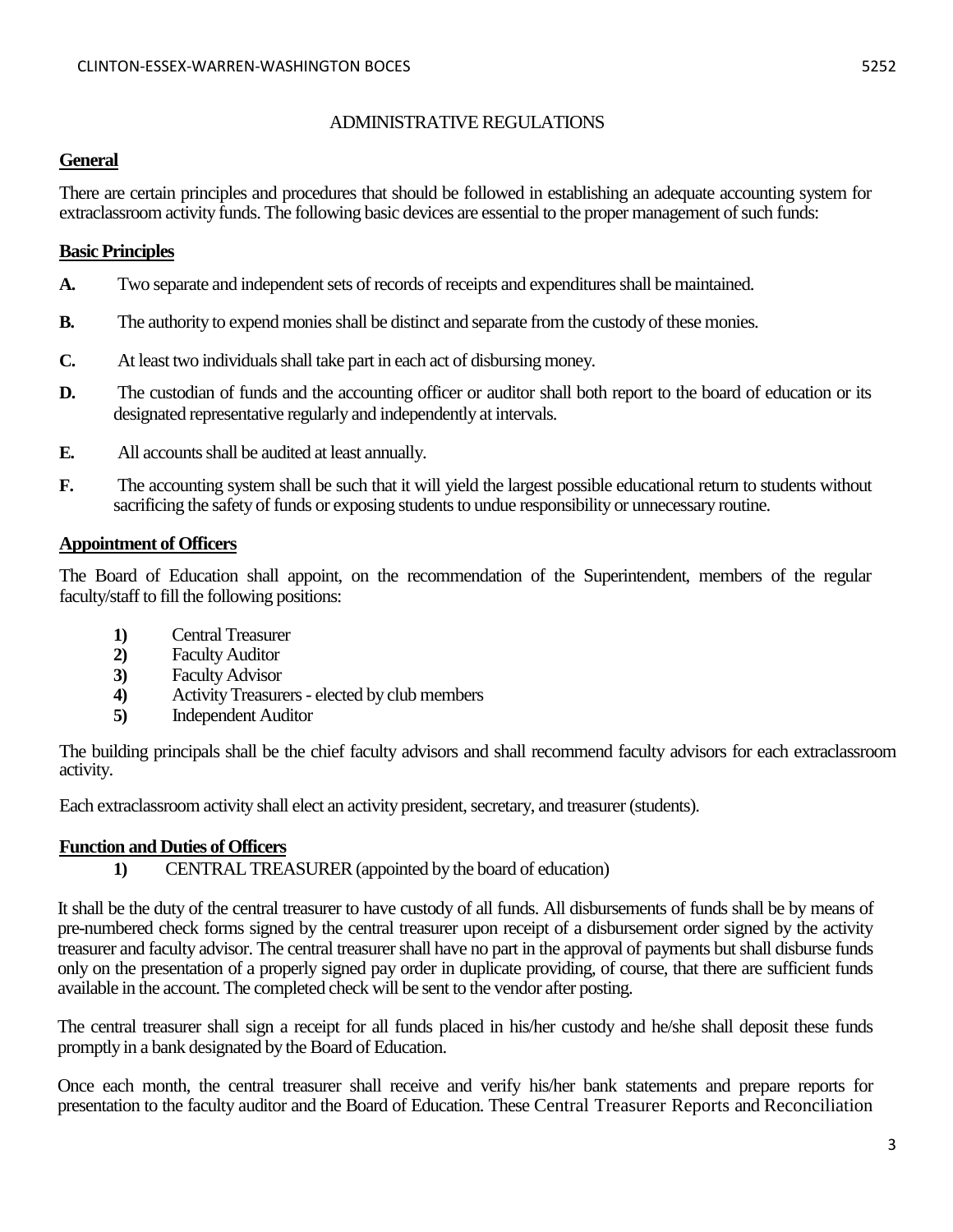of Bank Balances to the Board should show beginning balances, receipts for the month, disbursements for the month, and the ending balances for each organization, as well as a copy of the bank reconciliation.

**2)** FACULTY AUDITOR (appointed by the Board of Education)

The function of the auditor shall be distinct and separate from the duties of the other officers. The person appointed as auditor shall have no part in the approval of payments, the planning of income, or in the keeping of records and forms. This policy prohibits the appointment of a building principal or the chief school officer as auditor inasmuch as the building principal should serve as chief faculty advisor and the chief school officer would have general supervision of the entire system and would be responsible for the decisions of the chief faculty advisor and the faculty advisors.

In order to establish the responsibility of the auditor and to make available to this office adequate evidence of all financial transactions, the auditor shall receive once each month from the central treasurer, a complete statement of the accounts showing the balance for each activity and the total balance for all accounts. In addition, the auditor will call in the ledgers kept by the activity treasurers at least twice a year in order to compare the balance as shown on the central treasurer's report with the balance recorded in. the ledger of the activity treasurer. He/she should also examine various transactions and paperwork to determine if correct procedures are being used. He/she shall certify on these pages as to the accuracy of the entries posted and the available balances listed.

In the event that the ledgers of the activity treasurer do not agree with the ledger kept by the central treasurer, the auditor shall base his/her investigation on the supporting evidence kept by the activity treasurer and the central treasurer in the form of audited receipt statements, signed deposit slips, original audited bills, signed pay orders, canceled checks, and bank statements. The entries in the central treasurer's books and activity treasurer's ledgers are in the final analysis, based on forms, bearing not only the signature of the activity treasurer, but also the counter signature of the faculty advisor.

# **3)** CHIEF FACULTY ADVISOR (the building principal)

It shall be the duty of this officer to coordinate the financial planning of all projects of the various pupil organizations in his/her building; to consult with the faculty advisors; to appoint a faculty advisor for each activity in his/her building on a year-to-year basis; and to submit to the Board of Education for approval all new activity organizations initiated by the students. He/she shall investigate all problems and disputes concerning the student organizations under his/her jurisdiction and shall effect action that will enable these problems and disputes to be resolved.

# **4)** FACULTY ADVISOR (appointed by the Chief Faculty Counselor)

It shall be the duty of these officers to guide and advise the pupil officers in planning extraclassroom activities and the planning of financial budgets. The advisors shall assist the activity treasurer in the preparation of statements of income. He/she shall audit these statements and sign them as acknowledgments of verification of the income statement to be attached to deposit slips. The advisor shall guide the student treasurer in posting his/her account ledger and from time to time shall check the balancing of the activity treasurer's accounts and the completeness of their supporting evidence. The faculty advisor shall supervise expenditures by insuring that funds are available before approving each proposed purchase and by signing all pay orders drawn on the central treasurer for disbursement of funds. The faculty advisor is responsible for determining which of the activities of his/her organization are subject to sales tax and for taking steps to see that all tax information is accurately recorded and sent to the central treasurer. The faculty advisor shall constantly work toward the goal of insuring the largest educational return from the activities participated in by the pupils.

Each faculty advisor shall receive a copy of board policy governing the conduct and operation of extraclassroom activity funds and shall sign a declaration that they have received, read, and understand said policy and declare that the activities of the club shall be conducted in accordance with said board policy prior to appointment. Failure to adhere to board policy may result in termination.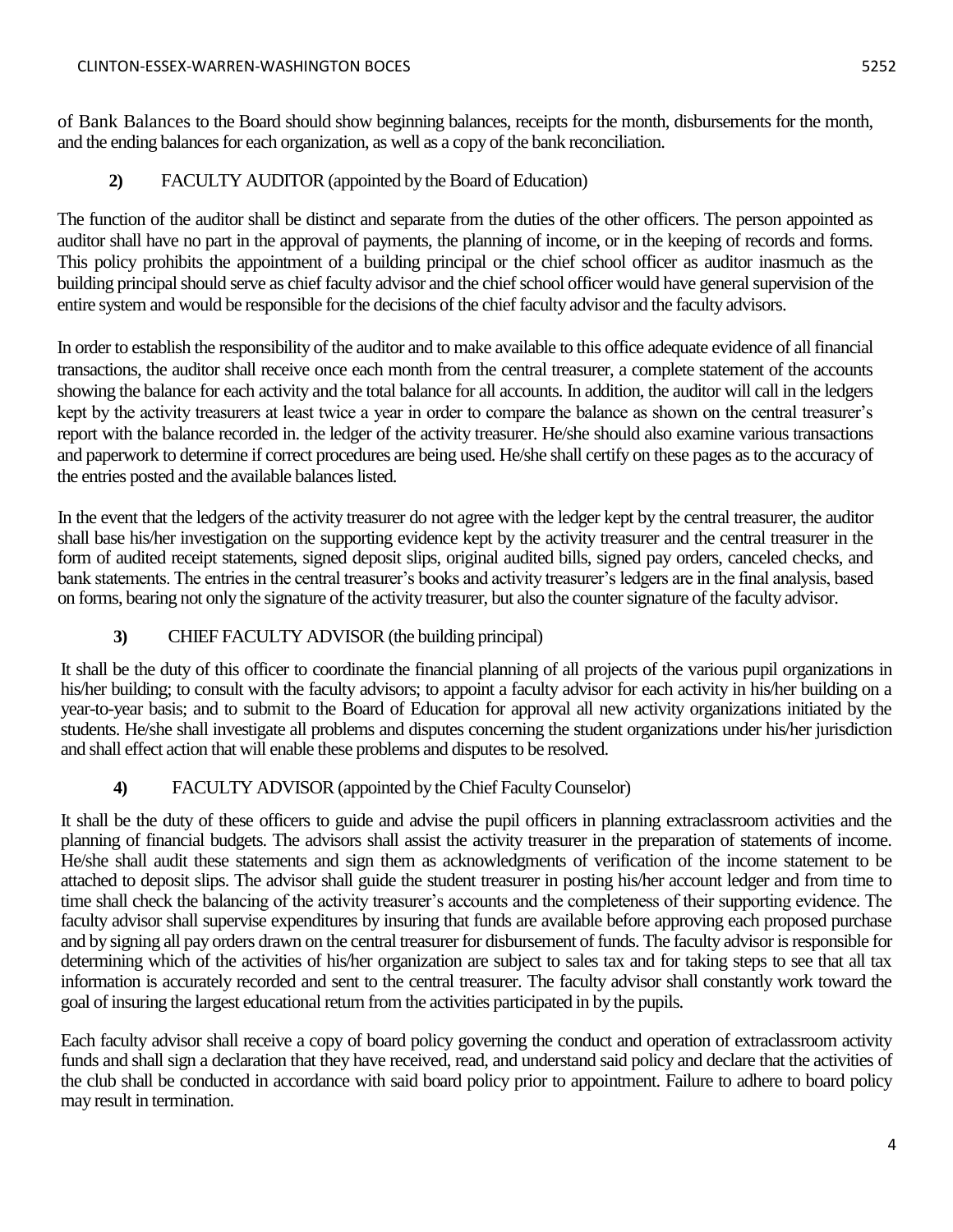## **5)** ACTIVITY TREASURER (elected by the pupils of each organization)

The activity treasurer shall receive all monies raised by his/her activity and shall immediately deposit such funds with the central treasurer. Duplicate deposit slips shall be made out and signed by both the advisor and activity treasurer. One of these is to be retained by the central treasurer, and one, after being signed by the central treasurer, is to be returned to the activity treasurer together with a central treasurer's receipt.

The activity treasurer shall pay all bills by issuing pay orders signed by himsell/herself and the faculty advisor. This form is to be made in duplicate and is an order for on the central treasurer to issue a check for payment of the invoice, which shall be attached to the pay order. The central treasurer will keep one copy of the pay order and return the other copy to the activity treasurer. The central treasurer will then send the check to the vendor involved after posting.

The activity treasurer shall keep a ledger showing all receipts and expenditures and indicating a daily running balance. He/she shall file all supporting data, chronologically, as evidence for the entries made in the ledger.

# **6)** INDEPENDENT AUDITOR

The independent auditor is appointed by the Board of Education to make an annual audit of all School District finances and should be required to include the extraclassroom activity fund as a part of his/her annual audit. This audit should include a statement of receipts, disbursements, and balances for each activity together with a reconciliation of cash.

# **PROCEDURES IN HANDLING FUNDS**

## **PRE-AUDIT OF RECEIPTS**

Confusion and sometimes loss of funds can be traced more often to a lax checkup and recording of money taken in than to any other single cause. For this reason, every possible precaution should be taken to protect the individual concerned and the money collected. Consequently, the most important functions are the prompt checking, recording, and depositing of receipts.

Extraclassroom activities funds are derived from a number of sources such as admissions, membership dues, sales and campaigns, and donations. The procedures used in collecting and pre-auditing (checking) these several types of receipts will naturally vary. So far as possible, devices should be used which will make it possible to determine in advance the amounts which should be received.

To facilitate the pre-audit and recording of receipts, statements should be made by those collecting money. Such a statement should, on the face of it, give all the essential data for a complete check and audit of the receipts. A determination should be made as to whether the activity falls within the provision of the New York State Sales Tax Law, and an estimate should be obtained as to the amount of sales tax that will be collected. An Individual Project Profit or Loss Statement shall be prepared to enable those collecting money to prepare a complete report and to verify the money turned over to the treasurer. (Attached) In addition, it will afford protection for those handling funds, facilitate a check and serve as documentary evidence that can be used for accounting purposes. A pre-audit of receipts should make only reasonable allowances for errors in making change.

# **ADMISSIONS**

Prenumbered tickets shall be used so that the auditor may by reference to the beginning and ending numbers determine the amount that should be collected. A different color should be used for each occasion, thus making it difficult for anyone to use old tickets, and ticket collectors shall destroy each ticket by tearing it in two, giving one part to the customer and retaining one.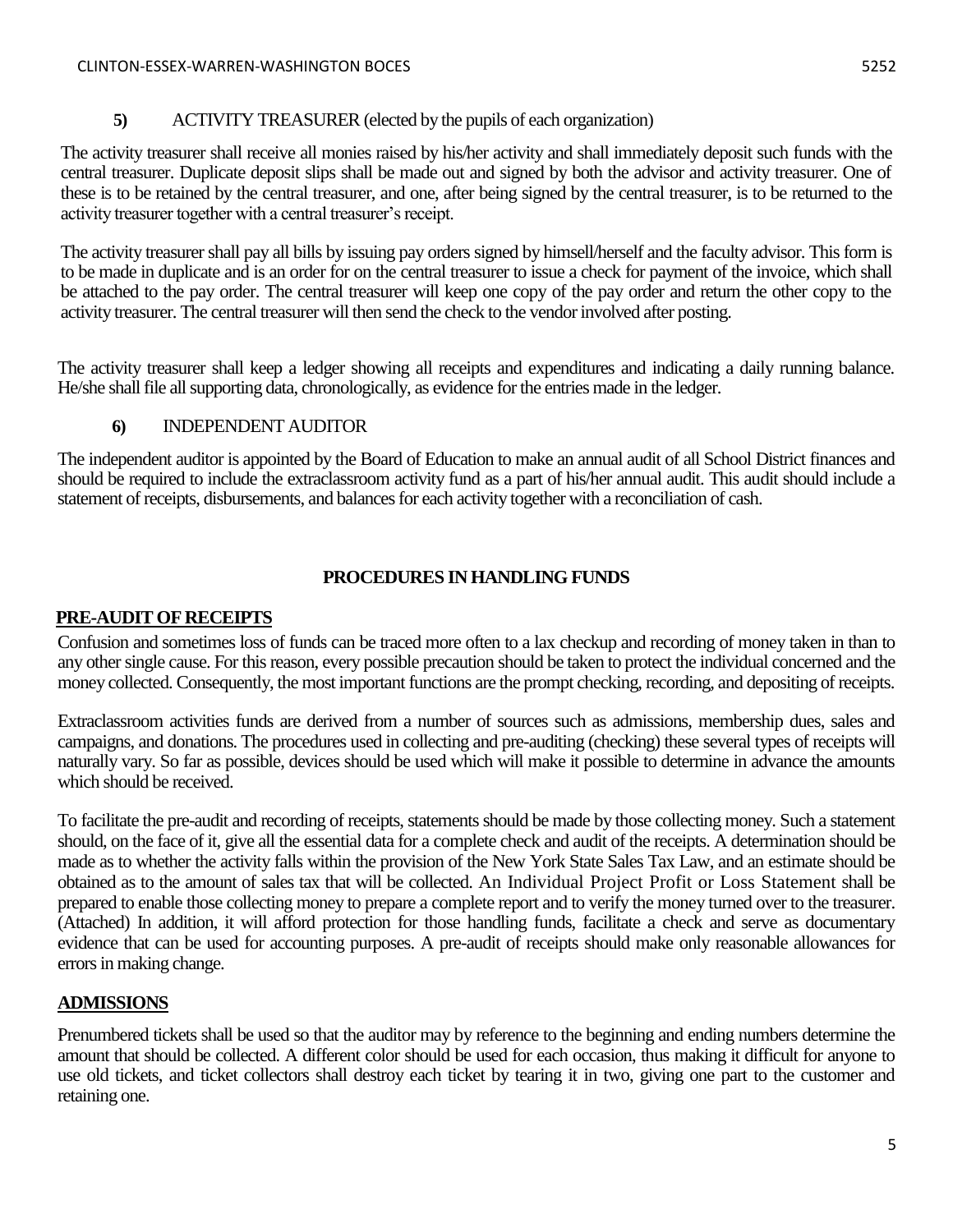### **RECEIPTS FROM SALES. CAMPAIGNS. ETC.**

Pupils collecting monies should, whenever possible, issue pre-numbered receipts in duplicate, the original to be given to the purchaser and the duplicate to the pupil treasurer of the activity after the audit has been completed. In those cases where receipts are not practical, for example, a candy sale, the activity treasurer with the assistance of the advisor should prepare a statement (attached) whereby the exact amount to be realized by the sale is determined in advance. Each salesman should be given a statement showing the amount he is to receive. After the sale, each salesman should then turn in that amount in cash and unsold goods. Salesman, on an Inventory Control Sheet shall log inventory distributed for sale and returned. (Attached)

# **INVENTORY**

Inventory items held for resale must be adequately safeguarded in a secure location and properly accounted for, including an accounting of and reconciliation of amounts on hand at all times.

## **DONATIONS**

Gifts or donations are usually made in lump sums and should be recorded in the minutes of the activity. The activity treasurer should issue a receipt and deposit the gift with the central treasurer.

### **RECEIPT OF MONIES**

Upon receiving money, the activity treasurer will take the following steps:

- **1)** Ensure that if the money received is from a fundraising event, that a completed profit/loss statement is on file or accompanies the money received.
- **2)** Count the money received and reconcile with the individual project profit or loss statement that is involved in the transaction. The faculty advisor should sign the statement next to the signature of the activity treasurer, check any activity treasurer receipts involved, place the receipts in a bank deposit bag, and place the bag in the school vault until the next school day. No activity money should be taken home by anyone.
- **3)** Prepare the deposit slip, obtain the signature of the faculty advisor on the deposit slip following his/her review, and deposit the funds with the central treasurer.
- **4)** Return all funds used for making change.
- **5)** Receive the duplicate deposit slip signed by the central treasurer.
- **6)** Enter the amount of the deposit in the activity fund register indicating the source from which the funds were received.
- **7)** File chronologically the supporting data consisting of the duplicate deposit slip, and, if applicable, the profit or loss statement. These forms provide the evidence for the entries made in the activity treasurer's books.

### **PAYMENTS**

When merchandise is to be purchased, the advisor is responsible for being sure the purchase is proper in all respects. When the goods are received and the bill arrives, the activity treasurer, under the faculty advisor's supervision, checks the goods and bill to see that there are no discrepancies. When it is determined that the bill is correct, the following steps are taken:

**1)** The payment order is prepared in duplicate and signed by both the activity treasurer and faculty advisor.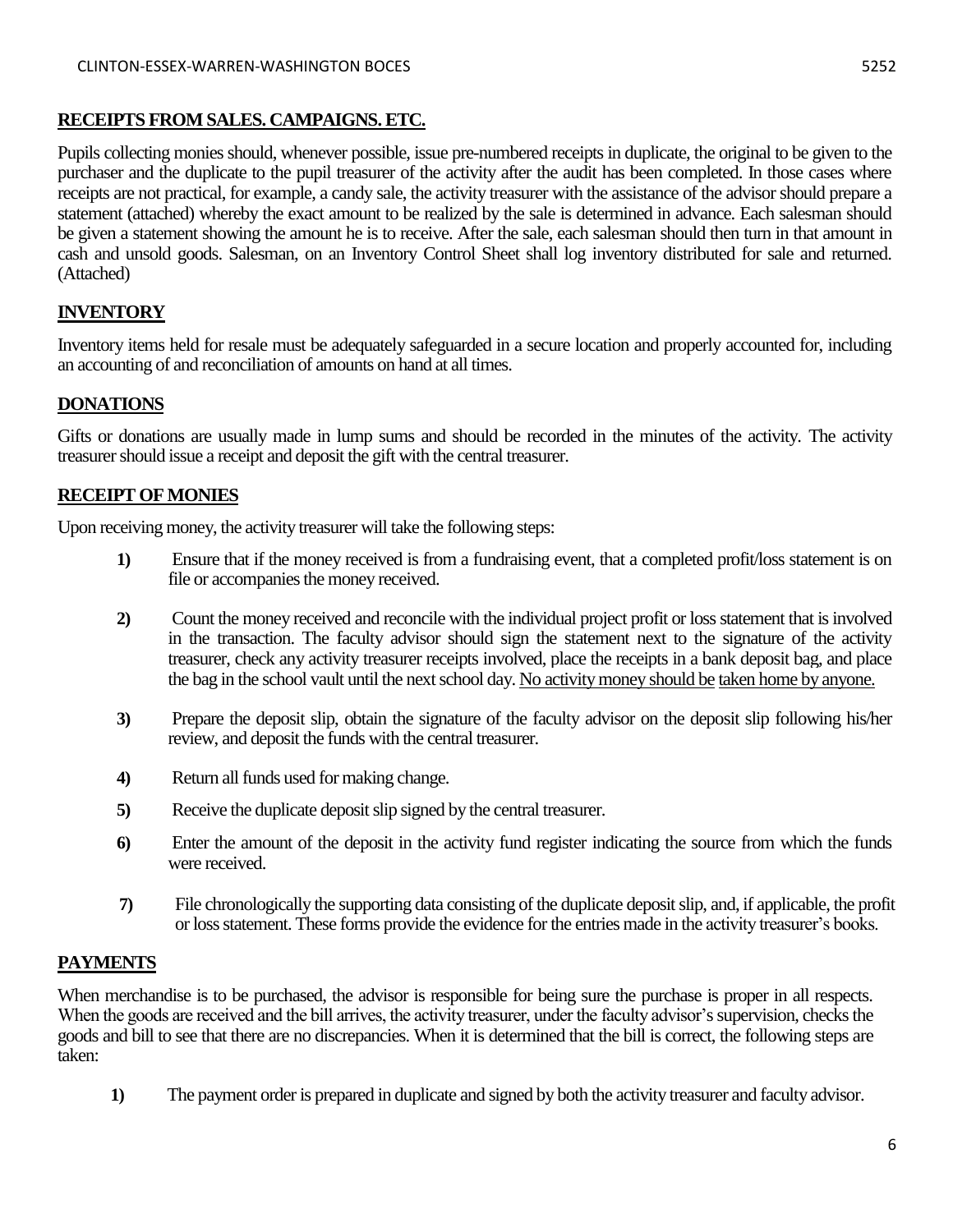- **2)** The final audited bill is attached to the original pay order form and both are given to the central treasurer.
- **3)** The central treasurer records the consecutive pay order number on the forms and prepares the check.
- **4)** The central treasurer makes the entries in his/her books and files both the original pay order and the bill as evidence for the entries.
- **5)** A copy of the pay order will be sent to the activity treasurer.
- **6)** The activity treasurer makes the necessary entry in his/her books indicating to whom the check is made out and the reason. The central treasurer then sends the check to the vendor. The central treasurer to give evidence for the entry files the pay order.

# **ADVANCES**

To provide ways and means for financing certain types of activities which do not lend themselves to the usual procedures, it is suggested provision be made for "advances." For example, to provide the necessary cash for student organization activity trips, the activity treasurer of the group will draw a payment order in the same manner as when paying for a purchase except that in explaining the payment he will state that the check is to be drawn to himself/herself giving essential facts regarding the trip. A detailed statement of estimated expenditures and the like should accompany this order. Such a payment order should be pre-audited and approved the same as any other payment order. After audit and approval, the central treasurer will draw the necessary voucher check. The activity treasurer will thus secure the requested cash. After the trip, the activity treasurer shall file with the central treasurer a detailed statement of actual expenditures and turn over any balance not accounted for. The statement should, of course, be audited and approved by the faculty advisor.

The use of the "advance" procedure shall be very carefully limited and closely supervised. The device should be used only in case of real need, and not merely for convenience.

In order to avoid confusion in the case of advances for making change for admission tickets sold and to avoid inflation of accounts, a "service account" shall be set up. This account is charged with the advance and credited with the return of the money. Then the exact amount of net receipts can be credited to the activity.

## **TRANSFER OF FUNDS FROM ONE ACTIVITY TO ANOTHER**

It may be necessary or desirable occasionally to transfer funds from one activity to another. This may be done by the use of a payment order. The treasurer of the activity managing the donation will upon proper authorization draw a payment order stating all essential facts. The central treasurer will then affect the necessary transfer in his accounts, and no money will actually change hands.

## **BONDING OF THE CENTRAL TREASURER**

The Board of Education shall require the central treasurer of the extraclassroom activity fund to be bonded for no less than the amount of the average cash balance of the fund.

## **INVESTING EXTRACLASSROOM ACTIVITY ACCOUNT MONIES**

The central treasurer may entrust a portion of the fund in a time deposit account, a certificate of deposit, a savings account, or other investment approved by the Board of Education. The investment of this money must be authorized by the Board of Education and shall be credited to each activity account based on its prorata principal investment.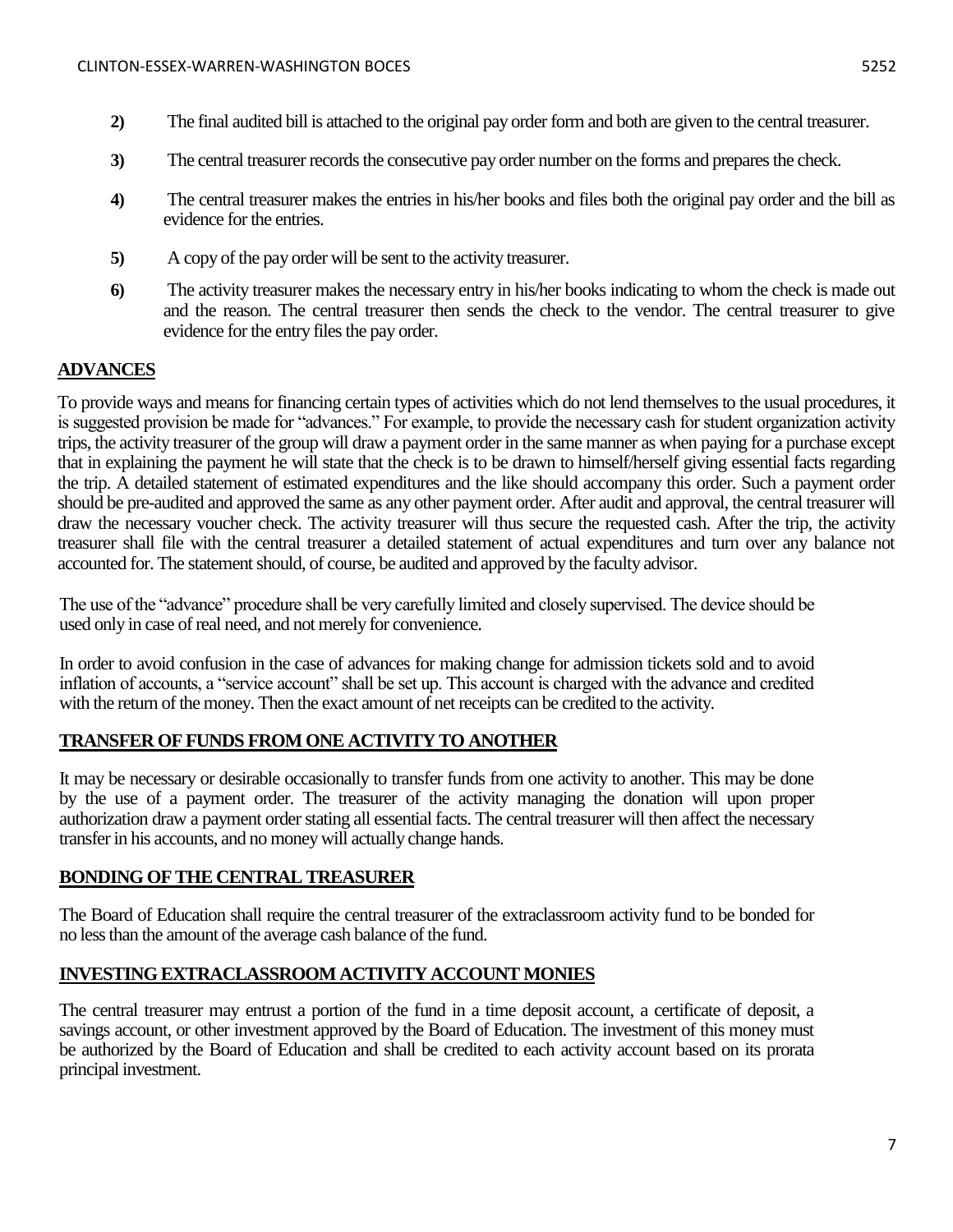### **CLOSING OUT OF INACTIVE ACCOUNTS**

Prior to the termination of a student organization, all funds will remain in the custody of the Central Treasurer for six months and then disposed of in one of the following ways:

- 1) Expended by vote of the organization controlling these funds as provided for in the bylaws.
- 2) Disbursed equally to the remaining accounts under the oversight of the respective chief faculty advisor.

### SALES TAX

A school district is not exempt from the provisions of the Sales Tax Law whenever it becomes the vendor of services or property ordinarily sold by private persons. Each faculty advisor should know which of the activities his organization undertakes are subject to sales tax and take steps to see that all sales tax information is accurately recorded and sent to the central treasurer. Below are selected events (not all inclusive) and their taxability status:

### *Sale of Candy Bars*

Tax Law §1115 (a) (1) generally provides an exemption for the sales and purchases of food, food products, beverages sold for human consumption. However, the exemption does not apply to candy or sodas and soft and fruit drinks, which contain less than 70% natural fruit juice.

#### *Spaghetti Dinners*

Tax Law §1115 (a) (1) generally provides an exemption for the sales and purchases of food, food products, beverages sold for human consumption. However, the exemption does not apply to catered situations, where the students of the club would be serving, assisting in serving, cooking, or otherwise providing services with respect to the food items in question.

### *Bake Sales*

Tax Law §1115 (a) (1) generally provides an exemption for the sales and purchases of food, food products, beverages sold for human consumption. This provision exempts bake sales from the collection of sales tax.

### *Vending Machine Sales*

Where tables, chairs, benches, etc. are provided where the vending machine operations are conducted, the sales through the vending machine are taxable. Where no eating facilities are provided, the sales are exempt from NY sales tax.

### *Food or Beverage in a Heated Space*

All sales of prepared food sold in a heated state (where the food is maintained at a temperature warmer than surrounding air temperature), such as pizza, barbecue chicken, popcorn, coffee, tea, etc. are subject to sales tax.

### *Purchases of Prepared Food for Resale*

The purchase of the prepared food is subject to NY sales tax, and sales tax must be collected upon the subsequent resale. (Sales tax paid on initial purchase may be taken, as a credit against tax required to be collected upon subsequent resale).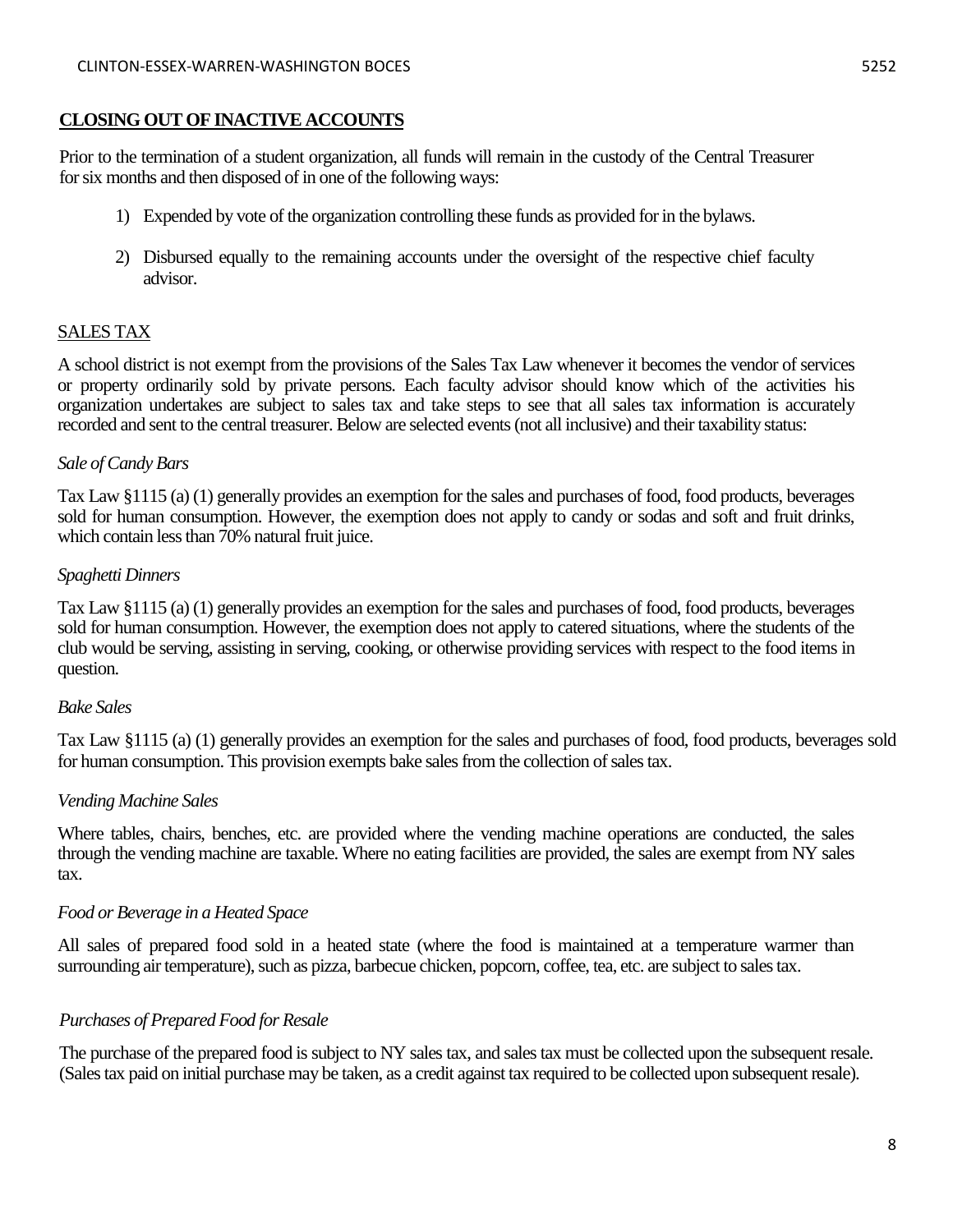### *Admission Charges*

Exemption is provided from NY sales tax for admissions to dramatic or musical arts performances, which do not include variety shows, magic shows, circuses, ice shows, and similar performances. Included in the exemption is an admission charge to choreographed performances to music, which may exempt color guard admissions.

Admission charges for entertainment or amusement are taxable, such as social dances.

*Sale of Newspapers/Periodicals*  Exempt from NY sales tax.

### *Sale of Yearbook*

Taxable under provisions of NY Tax Law, however if the entire cost of the yearbook is underwritten by the Board of Education, the sale of the yearbook becomes an exempt transaction. Advertising space sold in the yearbook is not taxable.

### *Sweatshirt***,** *T-Shirt, Jacket Sales*

Tax Law §1101 (b) (5) provides that property purchased for resale is expressly excluded from NY sales tax (BUT ONLY IF A RESALE CERTIFICATE IS ISSUED TO VENDOR). Tax Law §1105 (a) provides that sales tax is imposed on the sale of tangible personal property.

When a student organization purchases merchandise for resale, vendors are required to collect the sales tax unless they receive a Resale Certificate (NYS Sales Tax Form ST-120) from the buyer.

### **ACCOUNTING RECORDS AND THEIR USE**

- **A.** The central treasurer should keep the following records:
	- **1.** Register of Receipts (Control)

On this form he/she will record chronologically all receipts from whatever activity or source. This record should include the date, from where the money was received, receipt number, amount, and activity to be credited.

**2.** Register of Disbursements (Control)

On this form he/she will record chronologically all payments for whatever activity or purpose. This record should include the date, person receiving payment, check number, amount, and activity to be charged.

**3.** Central Treasurer's Receipt and Expenditure Ledger

There shall be a separate account for each activity. Postings shall include: date, person to whom payment is made, or from whom money is received, and receipt or voucher number. One column is used for recording receipts, one for payments and one for balances. The central treasurer will keep such an account for each activity.

**4.** Central Treasurer's Receipt

The central treasurer's receipt form shall be pre-numbered and made up in duplicate, the original to the activity treasurer and the copy retained by the central treasurer. Every cent taken in by the central treasurer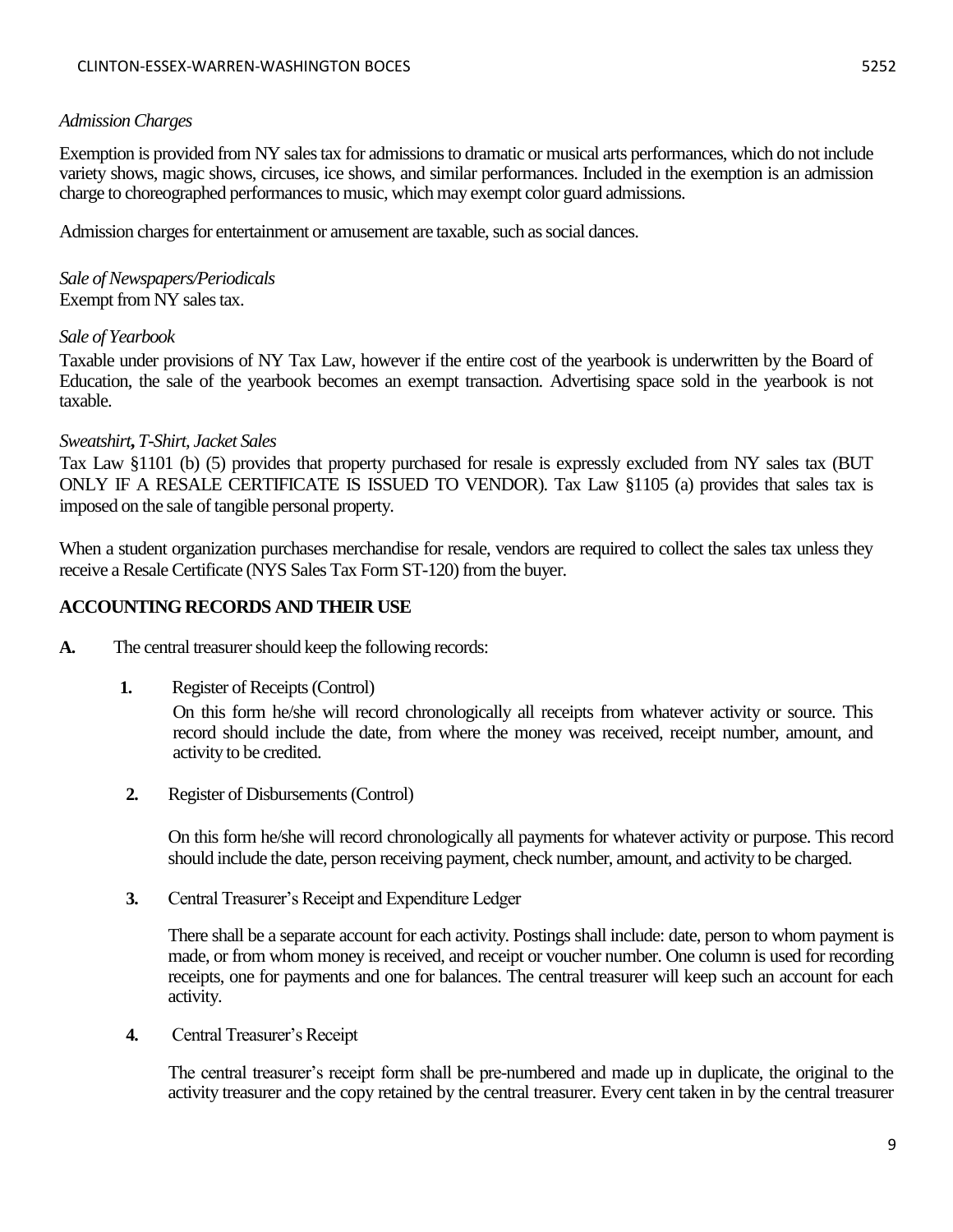shall be accounted for in this manner. In addition to serving as a deposit slip, this will also furnish the auditor with information needed for checking receipts.

**5.** Voucher Check

This document should be pre-numbered and issued in duplicate. Signatures need appear only on the original. The original is the check, and the central treasurer keeps the copy. The voucher part of the document should be in sufficient detail to clearly identify and describe the payment. It is to be used for posting purposes.

**6.** Interorganization Transfers

On occasion, one organization will want to transfer funds to another organization for services rendered or the general student organization may make appropriations to various activity organizations of the school. It is recommended that transfers of this kind follow the customary procedure for making withdrawals through preparation of a payment order.

After making the necessary entries in his books, the central treasurer instead of writing a check would use an interorganization transfer form. The original would be given to the activity treasurer whose organization will receive the funds and the duplicate copy would be sent to the organization paying the funds.

When the activity treasurer receives the form, he/she should make the necessary entries in the books and file the transfer form as evidence to support the form.

**7.** Central Treasurer's Report on Extraclassroom Activity Accounts

In accordance with Part 172.3 (b) of the Regulations of the Commissioner of Education the central treasurer of the extraclassroom activities fund shall submit a financial report to the board of education pertaining to the receipts and expenditures for all accounts in his/her custody.

- **B.** The student activity treasurer should keep the following records:
	- **1.** Activity Treasurer's Receipt and Expenditure Ledger

The various extraclassroom activity organizations should prepare budget estimates of their needed income and expenses under the guidance and with the assistance of their faculty advisors. The final drafts of these budgets shall be prepared in quadruplicate and copies filed with the chief faculty counselor, the central treasurer, the faculty advisor, and the activity treasurer.

At regular intervals fixed by the chief faculty advisor, the activity treasurers shall balance their ledgers and present them for the examination of the faculty auditor. Space should be provided for the signature of the auditor indicating approval of the balance after verifying the records.

The faculty advisor shall supervise the posting of the activity treasurer's ledger when approving payment orders on the central treasurer. At the end of the school year, the activity treasurer's ledgers shall be turned over to the faculty advisor after the completion of the final audit and be placed on file for the inspection and guidance of succeeding officers.

Each student treasurer will keep such an account for his/her activity.